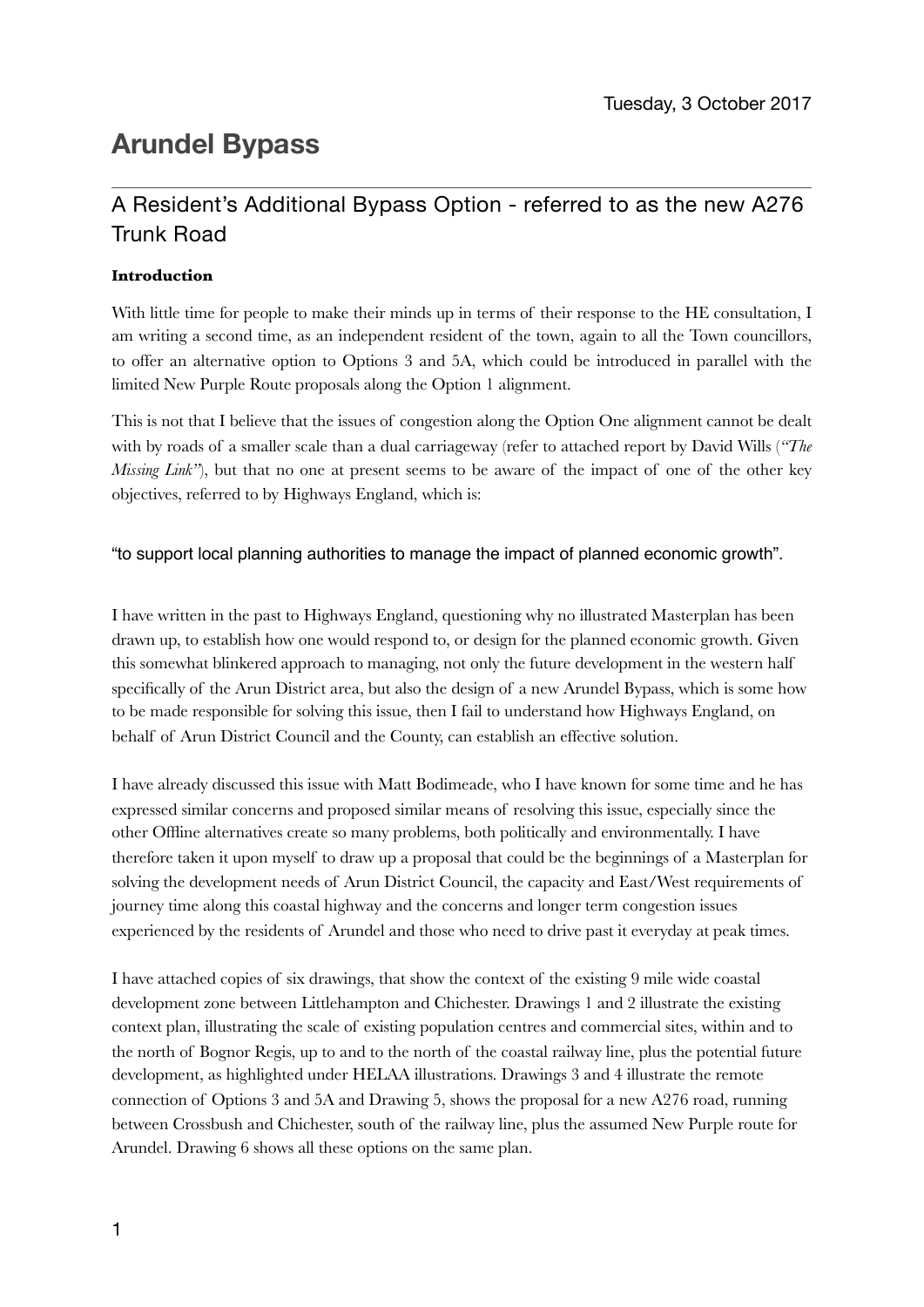- All the existing options are too remote from the current and planned development areas and even though Options 3 and 5A were supposed to provide a means of access to future development, both residential and commercial, this has not been provided under current proposals.
- Options 3 and 5A both cross Ford Road and could provide a new link in a southerly direction, over the railway, but if one looks at the potential impact of scale, expressed by the HELAA proposed, planned and potential development zones, identified in the Emerging Local Plan documentation, the need for a more extensive road infrastructure, than exists at present, is clear.
- The centre of this potential development zone is 3.5 miles from the closest point on the options 3 and 5A routes. No Junction is planned under the proposals and there is no other north south route (Yapton Lane, A29) that can provide a sustainable route between the development area and the existing, or amended A27 options.
- Options 3 and 5A circumnavigate Arundel, but then turn back in a northerly direction towards the existing dual carriageway links, which suffer already from the poor links I have referred to above.
- The best course of action, would be to strengthen the links, both in the east and the west, so as to provide a direct route connection with both Crossbush and with the existing, or amended Chichester Bypass (the existing Chichester Bypass, will obviously never be removed, what ever Chichester DC decide upon for the new preferred proposal).
- With links to both the east and west of this development area, then it is a simple conceptual jump to assume that a road through this development zone, would provide quick and efficient access to the A27, in both directions; would provide a shorter route between Crossbush and Chichester, than exists or is proposed at present and could be designed to pick up on other sustainable transport objectives. For examples a well planned cycle and pedestrian route, plus a new park and ride facility, added to Barnham Station, which is at the approximate centre of a potential new road known as the A276 (for the want of any other name, as it is one of two remaining numbers in the A27? series of road numbers).
- A park and ride location here, could provide a sustainable means for commuters (associated with the new development housing zones) travelling to Chichester, Littlehampton, but more importantly London.
- A future additional north/south link, between Eastergate, over a new railway bridge, would provide a much needed link from the A29, down to the coast, rather along the existing ribbon development through Westergate, towards Bognor Regis.

I envisage that this A276 road be a continuous free flowing trunk road, with one central grade separated junction near Barnham. It need not be a dual carriageway, since the capacity can be shared with the existing A27, including the upgraded Crossbush junction, which is needed what ever the final solution is decided upon.

- The existing A259 is an important coastal route and can provide some means of east/west link, but it is not enough, or of sufficient free flowing design, to cater for the potential development that appears to be planned and clearly needed on a regional and national level. It is however important existing part of the existing local road network.
- A 60mph road between the Chichester Bypass and Crossbush would take no more than 1 minute longer to travel by vehicle than the longer distance (11 miles compared to 10.3 miles) at 70mph on the A27, given that there will remain 5 roundabouts over this section of the existing road.